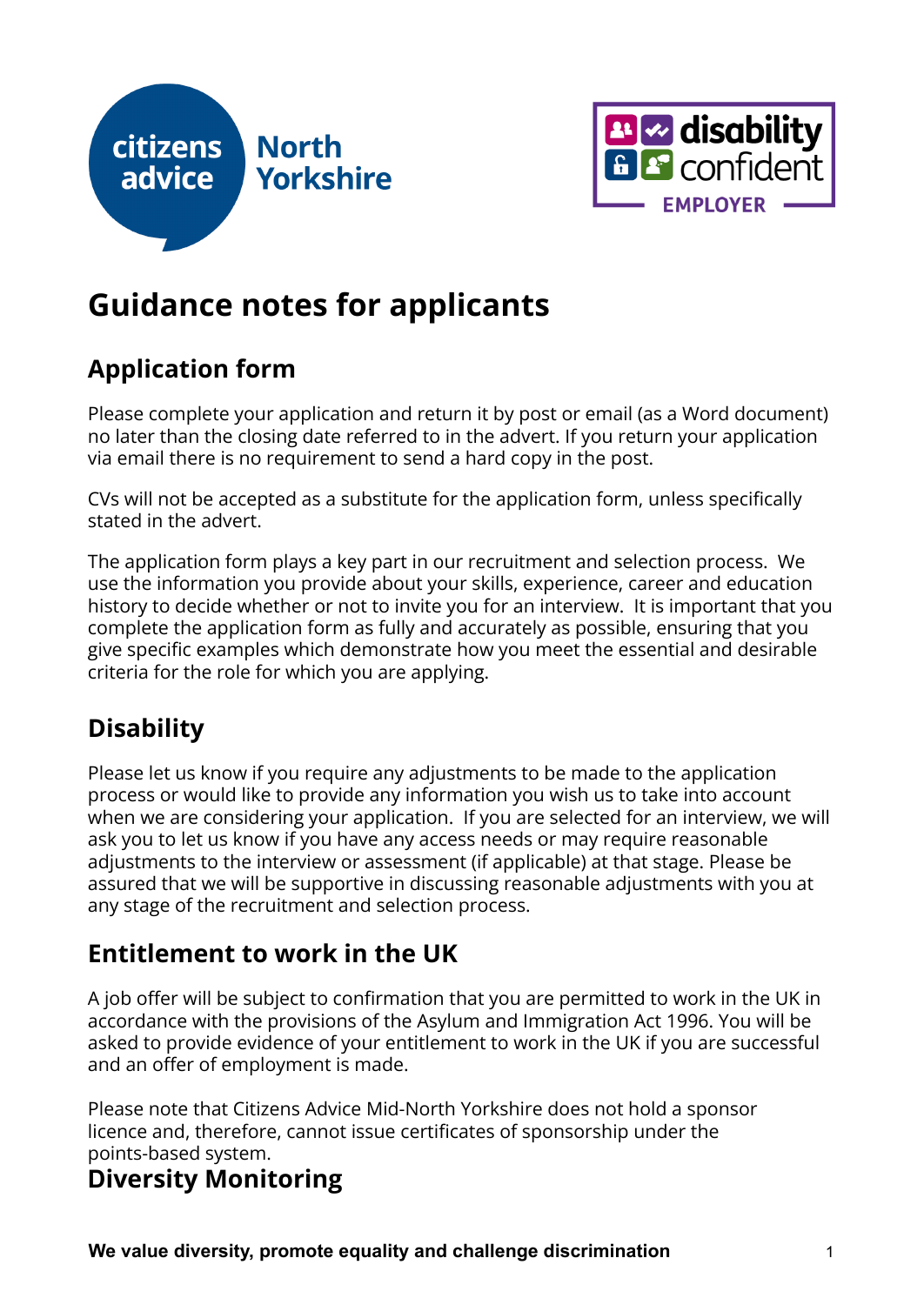Citizens Advice Mid-North Yorkshire values diversity and promotes equality. We encourage and welcome applications from suitably skilled candidates from all backgrounds. Monitoring recruitment and selection procedures is one way of helping us to ensure that there is no unfair discrimination in the way that we recruit people. To do this we need to know about the diversity profile of people who apply for posts at Citizens Advice Mid-North Yorkshire. This information is given in confidence for monitoring purposes only and is not seen by anyone responsible for making recruitment decisions. However, if you would prefer not to answer any of the questions we ask, please leave them blank.

### **Information, experience, knowledge, skills and abilities**

This is a key section of the application form which allows you to provide evidence of your experience, knowledge, skills and abilities that are relevant to the role as described in the role profile. Selection is based on an assessment of the evidence you provide against the requirements of the role as set out in the person specification. It is important that you tailor your response to clearly demonstrate how you meet each requirement. No assumptions will be made about your achievements and abilities.

Please provide one example for each requirement. You should choose examples of past experience that clearly demonstrate what we are looking for, and be precise about what you did, how you did it and the outcome or result of your actions.

Please try to limit your response to each criterion to a maximum of 200 words.

A useful guide might be S.T.A.R:

- **Specific** give a specific example
- **Task** briefly describe the task/objective/problem
- **Action** tell us what you did
- **Results** describe what results were achieved

Please provide recent work examples wherever possible. However, do remember that relevant examples from other aspects of your life, for example: voluntary or unpaid work, school or college work, family or home responsibilities, can also be given.

#### **Shortlisting outcomes**

Shortlisted applicants will be invited for an interview. Some positions may require additional assessments (practical task/test or assessment centre). If this is the case, you will have received details with the application pack - further details will be provided if you are shortlisted.

#### **References**